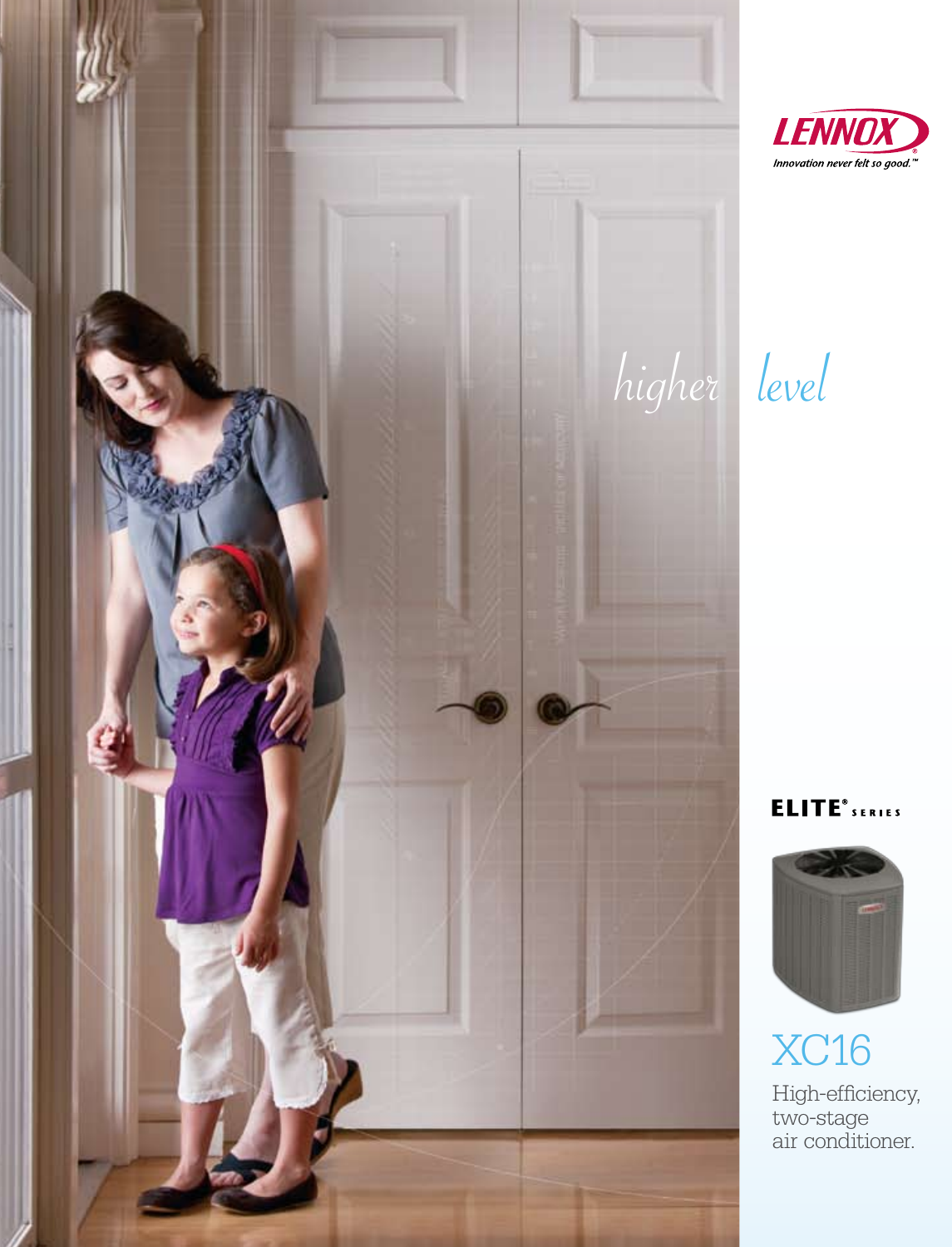## Leading efficiency delivers maximum comfort.

The Elite® Series XC16 provides ideal home comfort with the added benefit of lower utility bills. That's because the XC16 is equipped with two levels of cooling for a higher level of efficiency and comfort. So even when you're just sitting around the house with your family, home remains the most comfortable place to be.

With its two-stage design, the XC16 distinguishes between mild and extremely hot days, using only the energy necessary to keep you comfortable. By mostly running at low stage, it avoids temperature swings in order to reduce energy usage as well as your monthly utility bills.



### Innovative history, future comfort

The XC16 comes from a long line of Lennox advancements centered on providing you with reliable, durable products. Lab-tested to ensure they can perform in the harshest conditions, reflecting our commitment to keeping you comfortable for years to come.

### Peace of mind

The XC16 comes with a 10-year limited warranty on the compressor and a 5-year limited warranty on all remaining covered components.\*

### Money-saving energy efficiency

With **efficiency ratings up to 17.20 SEER**,\*\* the XC16 can save you hundreds of dollars each year on utility bills, compared to older or conventional units.



*SEER stands for "Seasonal Energy Efficiency Ratio" and is a measure of the cooling efficiency of air conditioners. The higher the SEER, the greater your energy savings. Typical SEER ratings start at 13.00, but the XC16 carries ratings as high as 17.20.* 

Savings chart compares the 5-year savings you can expect from a 17.00 SEER air conditioner vs. existing equipment with a 10.00 SEER rating and industry-standard equipment with a 13.00 SEER rating. The regions used to calculate household fuel and utility costs reflect a cross-section of cities in the U.S. In addition to geography, cooling costs indicated are based on 3-ton capacity specifications, with 1,800 cooling hours per year and 11.62 cents per kWh (Source: EIA National average electric rate–Rolling 12 months ending in July, 2009). Your actual costs may vary depending on the weather, local fuel rates, system settings and your personal lifestyle.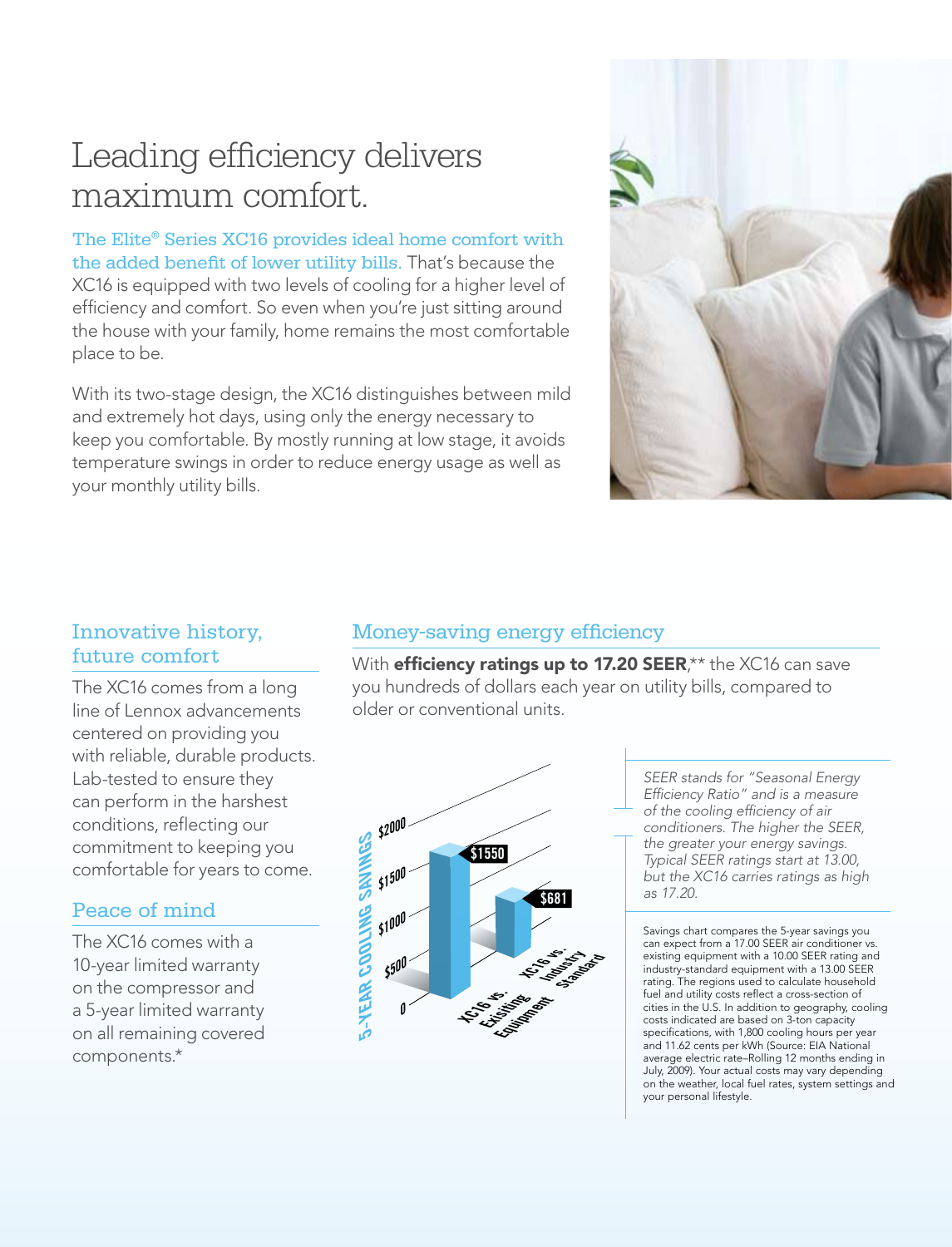

# level

### A friendlier refrigerant

The XC16's scroll compressor uses the chlorine-free R-410A refrigerant, which meets the U.S. EPA's most stringent environmental guidelines. Lennox was one of the first HVAC manufacturers to develop R-410A as an alternative to R-22 (freon).

### Allergy relief on warm days



The XC16 is designed to work with the Humiditrol® whole-home dehumidification

system.\*\*\* Patented Humiditrol technology helps reduce humid conditions in the home, lessening the potential for mold and mildew growth.



*The XC16 may be eligible for federal, state or local tax credits, as well as rebate programs from local utility companies. Please consult your tax advisor for more detailed information.* 



*The XC16 has earned the ENERGY STAR® label, which means it meets or exceeds guidelines set forth by the U.S. Environmental Protection Agency.*



*Choosing an ENERGY STAR® qualified product like the XC16 can improve your comfort, while also helping you save energy and money. For other ways to make your home more efficient, visit ItPaystoLiveSmart.com.*